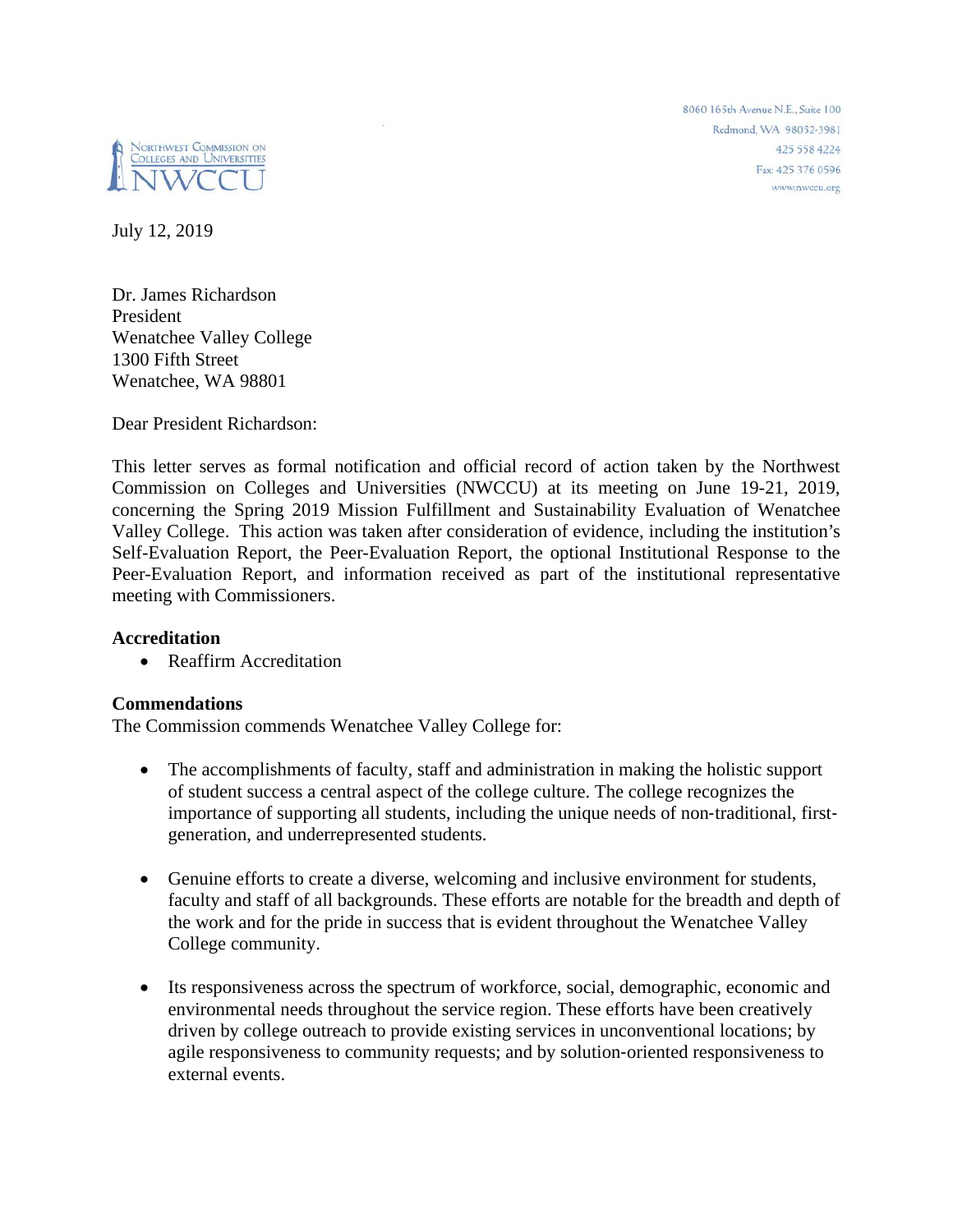Its work surrounding the creation of the new strategic plan. These efforts were comprehensive, participatory, and focused on creating a plan closely aligned with the college's mission and core themes.

# **Recommendations Out of Compliance**

The Commission finds that the following Recommendations are areas where Wenatchee Valley College is out of compliance with the NWCCU Standards for Accreditation. According to U.S. Department of Education Regulation 34 CFR 602.20 and Commission Policy, Commission Action Regarding Institutional Compliance Within Specified Period (enclosed), the Commission requires that Wenatchee Valley College take appropriate action to ensure these Recommendations are addressed and resolved in the prescribed two-year period.

The Commission recommends that Wenatchee Valley College:

- 2. Document through an effective, regular and comprehensive system of assessment, that students achieve identified learning outcomes at the course, program, and institutional level. Faculty with teaching responsibilities are responsible for evaluating student achievement of clearly identified learning outcomes. (2.C.5; 4.A.3)
- 3. Use the results of its assessment of student learning to inform academic and learningsupport planning and practices that lead to enhancement of student learning achievements.  $(4.B.2)$

### **Recommendations Substantially in Compliance but in Need of Improvement**

The Commission recommends that Wenatchee Valley College:

1. Assess the Omak campus to ensure that it is safe, secure, and sufficient in both quantity and quality, ensuring healthful learning and working environments that support the institution's mission, programs, and services. The evaluation committee further recommends that the institution make provisions for the security of property at the Omak campus. (2.D.2; 2.G.1)

# **Required Follow-Up**

- Ad Hoc Report with Visit Fall 2020
	- Recommendation 1: Spring 2019 Mission Fulfillment and Sustainability
	- Recommendation 2: Spring 2019 Mission Fulfillment and Sustainability
	- Recommendation 3: Spring 2019 Mission Fulfillment and Sustainability

# **Future Evaluations**

- Ad Hoc Report with Visit Fall 2019
- Ad Hoc Report with Visit Fall 2020
	- Recommendation 1: Spring 2019 Mission Fulfillment and Sustainability
	- Recommendation 2: Spring 2019 Mission Fulfillment and Sustainability
	- Recommendation 3: Spring 2019 Mission Fulfillment and Sustainability